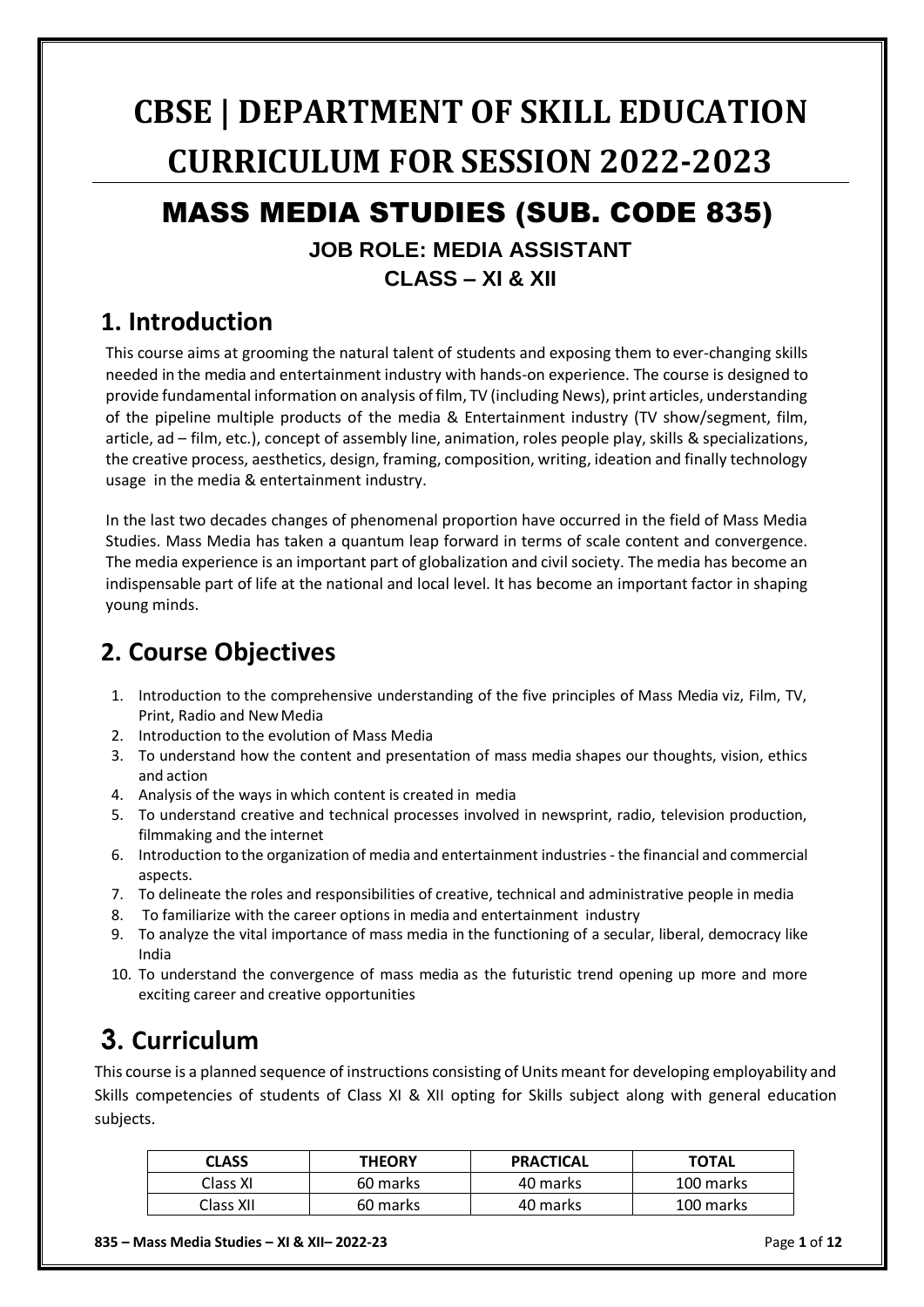# **CBSE | DEPARTMENT OF SKILL EDUCATION** MASS MEDIA STUDIES (SUB. CODE 835) **CLASS – XI (SESSION 2022-2023)**

Total Marks: 100 (Theory-60 + Practical-40)

|           | <b>UNITS</b>                                  |               | <b>NO. OF HOURS</b><br>for Theory and Practical | MAX.<br><b>MARKS</b> for<br><b>Theory and</b><br><b>Practical</b> |
|-----------|-----------------------------------------------|---------------|-------------------------------------------------|-------------------------------------------------------------------|
|           | <b>Employability Skills</b>                   |               |                                                 |                                                                   |
|           | Unit 1: Communication Skills-III              | 10            |                                                 | $\overline{2}$                                                    |
|           | Unit 2: Self-management Skills-III            | 10            |                                                 | $\overline{2}$                                                    |
| Part A    | Unit 3: ICT Skills-III                        | 10            |                                                 | $\overline{2}$                                                    |
|           | Unit 4: Entrepreneurial Skills-III            |               | 15                                              | $\overline{2}$                                                    |
|           | Unit 5: Green Skills-III                      |               | 05                                              | $\overline{2}$                                                    |
|           | <b>Total</b>                                  | 50            |                                                 | 10                                                                |
|           | <b>Subject Specific Skills</b>                | <b>Theory</b> | <b>Practical</b>                                |                                                                   |
|           | Unit 1: Introduction of Mass<br>Communication | 10            | 15                                              | 07                                                                |
| B<br>Part | Unit 2: Evolution of the Media                | 25            | 20                                              | 09                                                                |
|           | Unit 3: Understanding Media                   | 30            | 45                                              | 17                                                                |
|           | Unit 4: Preproduction Skills                  | 25            | 40                                              | 17                                                                |
|           | <b>Total</b>                                  | 90            | 120                                             | 50                                                                |
|           | <b>Practical Work</b>                         |               |                                                 |                                                                   |
| Part C    | <b>Practical Examination</b>                  |               |                                                 | 15                                                                |
|           | Viva Voce                                     |               |                                                 | 05                                                                |
|           | <b>Total</b>                                  |               |                                                 | 20                                                                |
| Part D    | <b>Project Work/Field Visit/ Practical</b>    |               |                                                 | 15                                                                |
|           | <b>File/ Student Portfolio</b>                |               |                                                 |                                                                   |
|           | Viva Voce                                     |               |                                                 | 05                                                                |
|           | <b>Total</b>                                  |               |                                                 | 20                                                                |
|           |                                               |               | 260                                             | 100                                                               |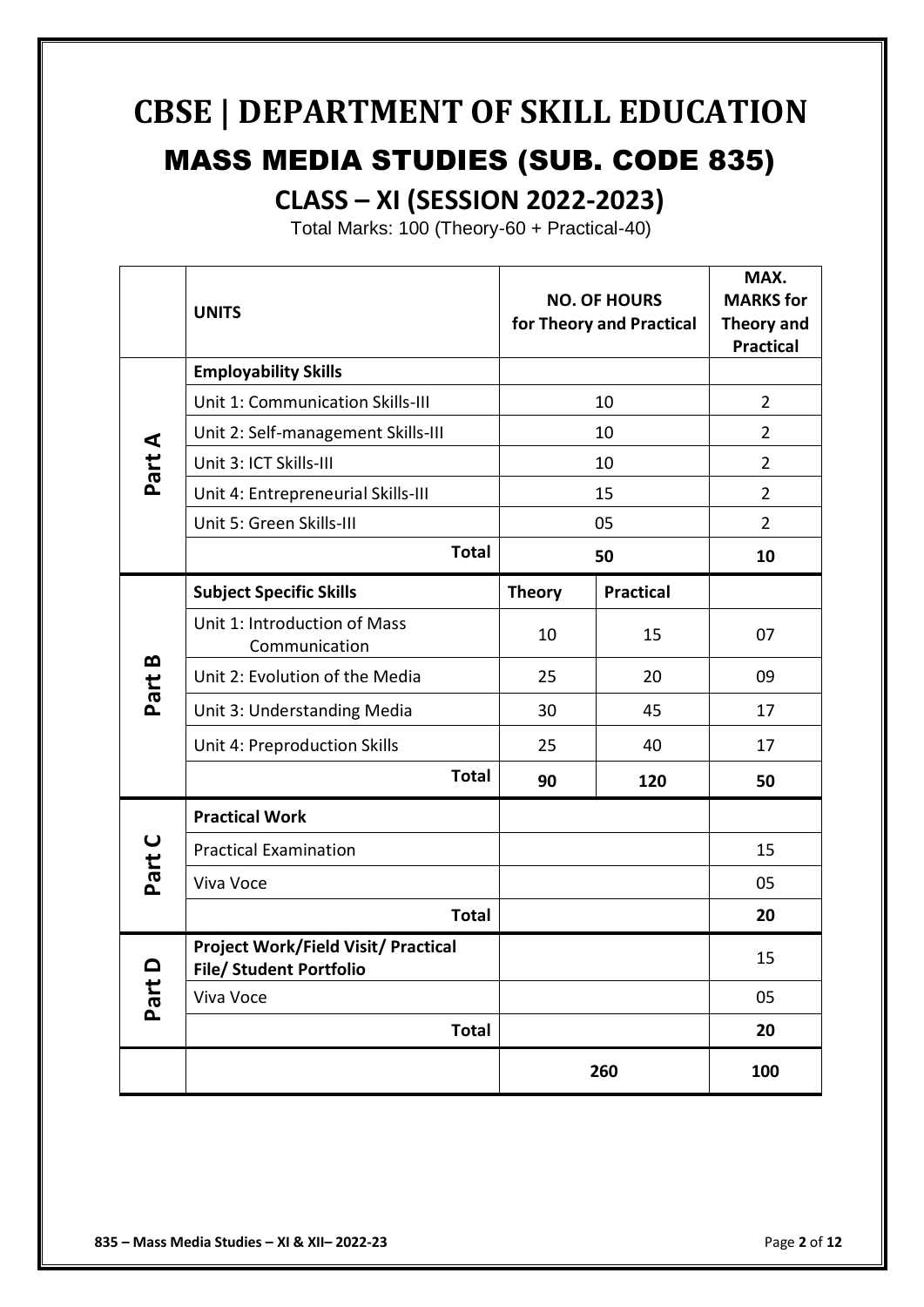# **CBSE | DEPARTMENT OF SKILL EDUCATION**

# MASS MEDIA STUDIES (SUB. CODE 835)

**CLASS – XII (SESSION 2022-2023)**

Total Marks: 100 (Theory-60 + Practical-40)

|                           | <b>UNITS</b>                                                                    |               | <b>NO. OF HOURS</b><br>for Theory and<br><b>Practical</b> | <b>MAX. MARKS</b><br>for Theory<br>and Practical |
|---------------------------|---------------------------------------------------------------------------------|---------------|-----------------------------------------------------------|--------------------------------------------------|
| Part A                    | <b>Employability Skills</b>                                                     |               |                                                           |                                                  |
|                           | Unit 1: Communication Skills-IV*                                                | 10            |                                                           | $\overline{a}$                                   |
|                           | Unit 2: Self-management Skills-IV                                               | 10            |                                                           | 3                                                |
|                           | Unit 3: ICT Skills-IV                                                           | 10            |                                                           | 3                                                |
|                           | Unit 4: Entrepreneurial Skills-IV                                               | 15            |                                                           | 4                                                |
|                           | Unit 5: Green Skills-IV*                                                        |               | 05                                                        |                                                  |
|                           | <b>Total</b>                                                                    | 50            |                                                           | 10                                               |
|                           | <b>Subject Specific Skills</b>                                                  | <b>Theory</b> | <b>Practical</b>                                          |                                                  |
|                           | Unit 1: Selling / Marketing/ Exhibiting a<br><b>Product through Advertising</b> | 30            | 20                                                        | 17                                               |
| Part B                    | Unit 2: Introduction to the Production Process                                  | 30            | 40                                                        | 17                                               |
|                           | Unit 3: New Media                                                               | 20            | 40                                                        | 08                                               |
|                           | Unit 4: Creative Contributions of the Key<br>People                             | 20            | 10                                                        | 08                                               |
|                           | <b>Total</b>                                                                    | 100           | 110                                                       | 50                                               |
|                           | <b>Practical Work</b>                                                           |               |                                                           |                                                  |
| Part C                    | <b>Practical Examination</b>                                                    |               |                                                           | 15                                               |
|                           | Viva Voce                                                                       |               |                                                           | 05                                               |
|                           | <b>Total</b>                                                                    |               |                                                           | 20                                               |
| $\mathbf{\Omega}$<br>Part | Project Work/Field Visit/ Practical File/<br><b>Student Portfolio</b>           |               |                                                           | 15                                               |
|                           | Viva Voce                                                                       |               |                                                           | 05                                               |
|                           | <b>Total</b>                                                                    | --            |                                                           | 20                                               |
|                           | <b>GRAND TOTAL</b>                                                              |               | 260                                                       | 100                                              |

**Note: \* marked units are to be assessed through Internal Assessment/ Student Activities. They are not to be assessed in Theory Exams**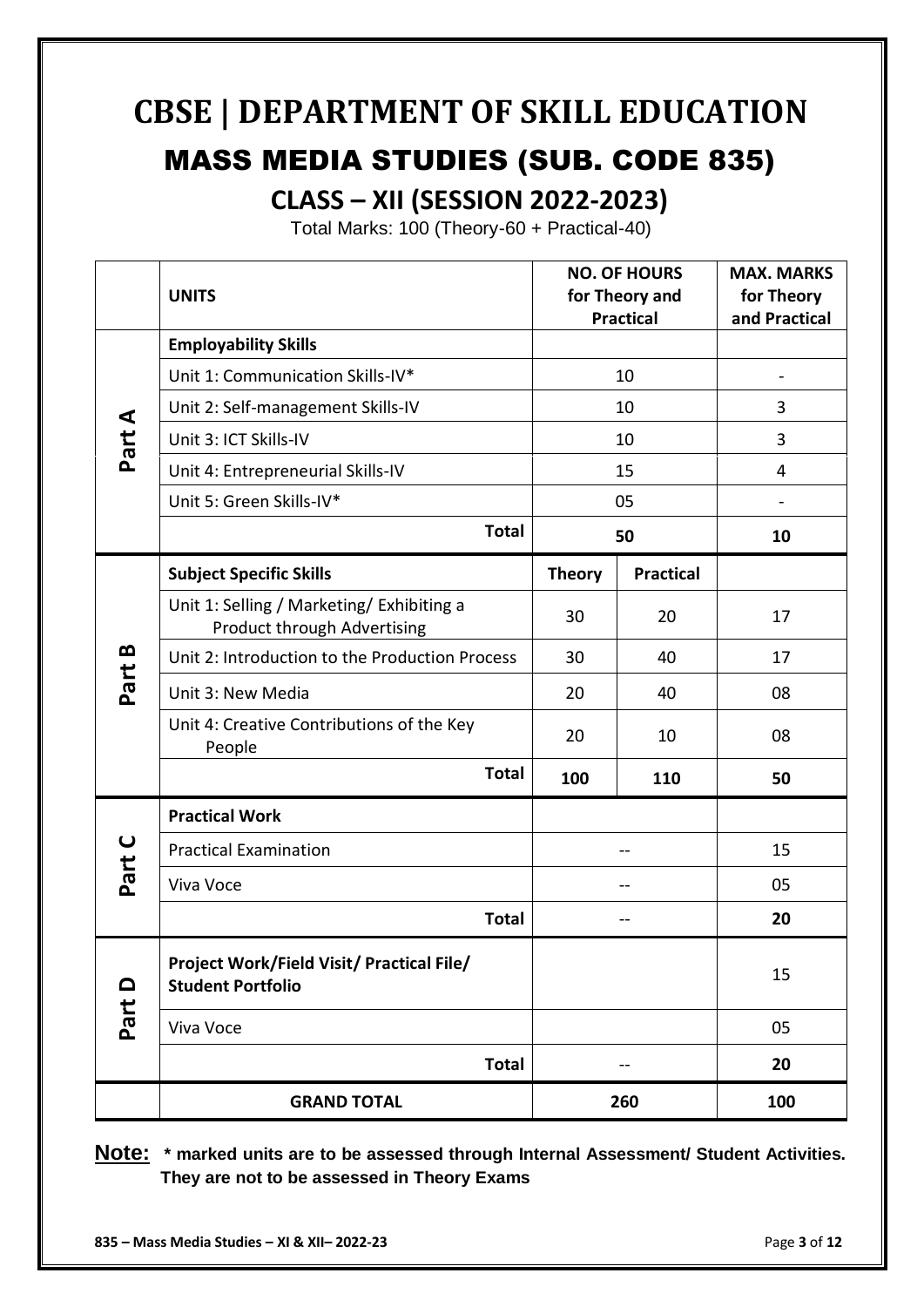# **4. CONTENTS**

### **DETAILED CURRICULUM/TOPICS FOR CLASS XI**

#### **Part-A: EMPLOYABILITY SKILLS**

| <b>S. No.</b> | <b>Units</b>                                                | <b>Duration in Hours</b> |
|---------------|-------------------------------------------------------------|--------------------------|
| 1.            | Unit 1: Communication Skills-III*                           | 10                       |
| 2.            | Unit 2: Self-management Skills-III                          | 10                       |
| 3.            | Unit 3: Information and Communication Technology Skills-III | 10                       |
| 4.            | Unit 4: Entrepreneurial Skills-III                          | 15                       |
| 5.            | Unit 5: Green Skills-III*                                   | 05                       |
|               | <b>TOTAL DURATION</b>                                       | 50                       |

#### **Note: \* marked units are to be assessed through Internal Assessment/ Student Activities. They are not to be assessed in Theory Exams**

**The detailed curriculum/ topics to be covered under Part A: Employability Skills can be downloaded from CBSE website**

#### **Part-B – SUBJECT SPECIFIC SKILLS**

#### **UNIT–I: INTRODUCTION TO MASS COMMUNICATION**

- 11. Definition and functions of Mass Media and Mass Communication
- 12. Aspects of Mass Communication
- 13. Barriers to Communication

#### **UNIT–II: EVOLUTION OF THE MEDIA**

#### **Evolution of Cinema**

- 1. Hindi Cinema
	- DG Phalke and silent era
	- Coming of sound, Studio era, Post-Independence era
- 2. Satyajit Ray and non-mainstream cinema

#### **Evolution of Television**

1. Doordarshan in the first phase of local stations and black and white transmission **Site Experiment**

- Colour television, AASUAD 1982-Satellite Transmission (INSAT)
- Evolution of Print media
- Development of print journalism in India

#### **Evolution of radio**

1. Pre and post-independence development of radio in India

#### **Evolution of new media**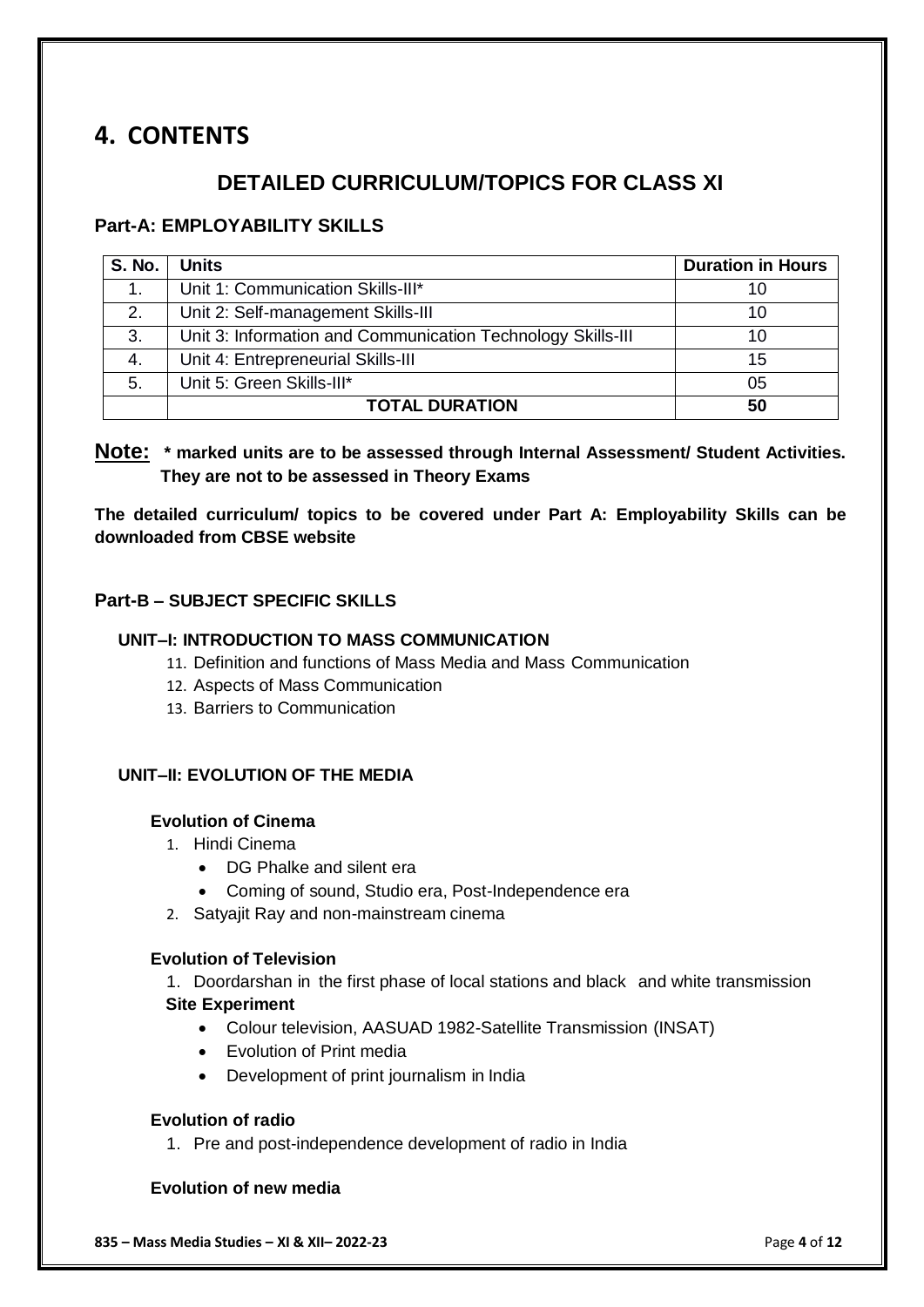1. Evolution of the internet in India

#### **UNIT–III: UNDERSTANDING MEDIA**

#### **Chapter 1: Media Literacy**

- 1. Introduction of Media Literacy
- 2. Introduction to Mass Media
- 3. Audience Theories
- 4. Media Ownership
- 5. Media Representation
- 6. Media and Violence

#### **Chapter 2: Analysis of Films**

- 1. The concept of mise en scene
- 2. Film Analysis
	- 1.Short film-fiction (5) Short film-nonfiction (5) OR
	- 2.Feature film

#### **Chapter 3: Analysis of TV Programmes**

- 1. The concept of a soap opera Daily soap, Weekly soap
- 2. Genres of Soap Opera, primary audience of each genre
- 3. The Segmented nature of the audience
- 4. Gaze of the audience, concept of a flow, continuous interruption
- 5. Culture of Film based programmes
- 6. Culture of Music based programmes
- 7. Educational TV, non-fiction on TV

#### **Chapter4: Content Analysis of Radio Programmes**

News - the format, the language, frequencyTalks, magazine programmes-unidirectional nature, feedback with a time phase difference Dramas - the unique nature of radio plays Interactive programmes - phone in, live interaction, music, experiences, memories as content of these programmes

#### **Chapter 5: Content Analysis of Newspapers and Periodicals**

#### **Newspapers –**

- 1. The Macro composition of a daily-various sections like the front page, edit page, sports page, business page.
- 2. The Micro composition of a daily-proportion of visual and text, language, highlighting.

#### **Periodicals –**

1. The Macro composition of a periodical - various sections like the cover page, cover story, features, columns, business page.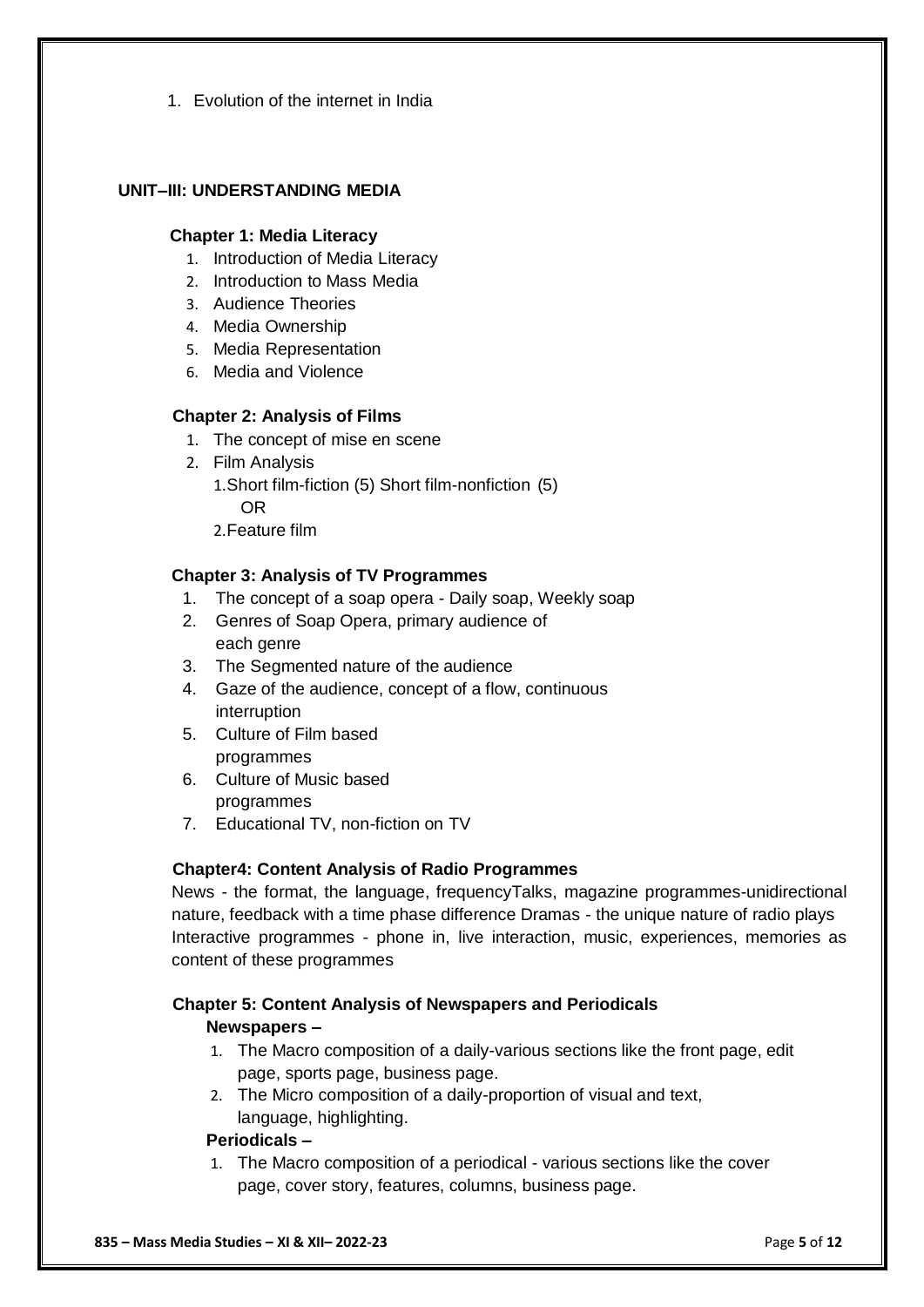2. The Micro composition of a periodical - proportion of visual and text, language, highlighting.

#### **UNIT–IV: Pre-Production Skills**

#### **Understanding Fiction**

- 1. Story as a self content world
- 2. Story as a subjective experience
- 3. Content of a story
	- Theme/subject Plot, time and space Characters
- 4. Techniques of story telling **Description** Dialogue View point

#### **UNIT–V: Pre-Production Skills (Project)**

- 1. Fiction
- 2. Researcher
- 3. Script
- 4. Storyboard
- 5. Nonfiction

### **DETAILED CURRICULUM/ TOPICS FOR CLASS XII**

#### **PART-A: EMPLOYABILITY SKILLS**

| <b>S. No.</b> | <b>Units</b>                                               | <b>Duration in Hours</b> |
|---------------|------------------------------------------------------------|--------------------------|
|               | Unit 1: Communication Skills-IV                            | 10                       |
| 2.            | Unit 2: Self-management Skills-IV                          | 10                       |
| 3.            | Unit 3: Information and Communication Technology Skills-IV | 10                       |
| 4.            | Unit 4: Entrepreneurial Skills-IV                          | 15                       |
| 5.            | Unit 5: Green Skills-IV                                    | 05                       |
|               | <b>TOTAL DURATION</b>                                      | 50                       |

**NOTE: Detailed Curriculum/ Topics to be covered under Part A: Employability Skills can be downloaded from CBSE website**.

#### **Part-B – SUBJECT SPECIFIC SKILLS**

#### **UNIT–I: SELLING/MARKETING/EXHIBITING A PRODUCT THROUGH ADVERTISING**

#### **Chapter 1: Advertising concept & process**

- 1. Product
- 2. specifications
- 3. Targeting
- 4. buyers

#### **Chapter 2: Functions of Advertising**

- 1. Promotion of product
- 2. Drive sales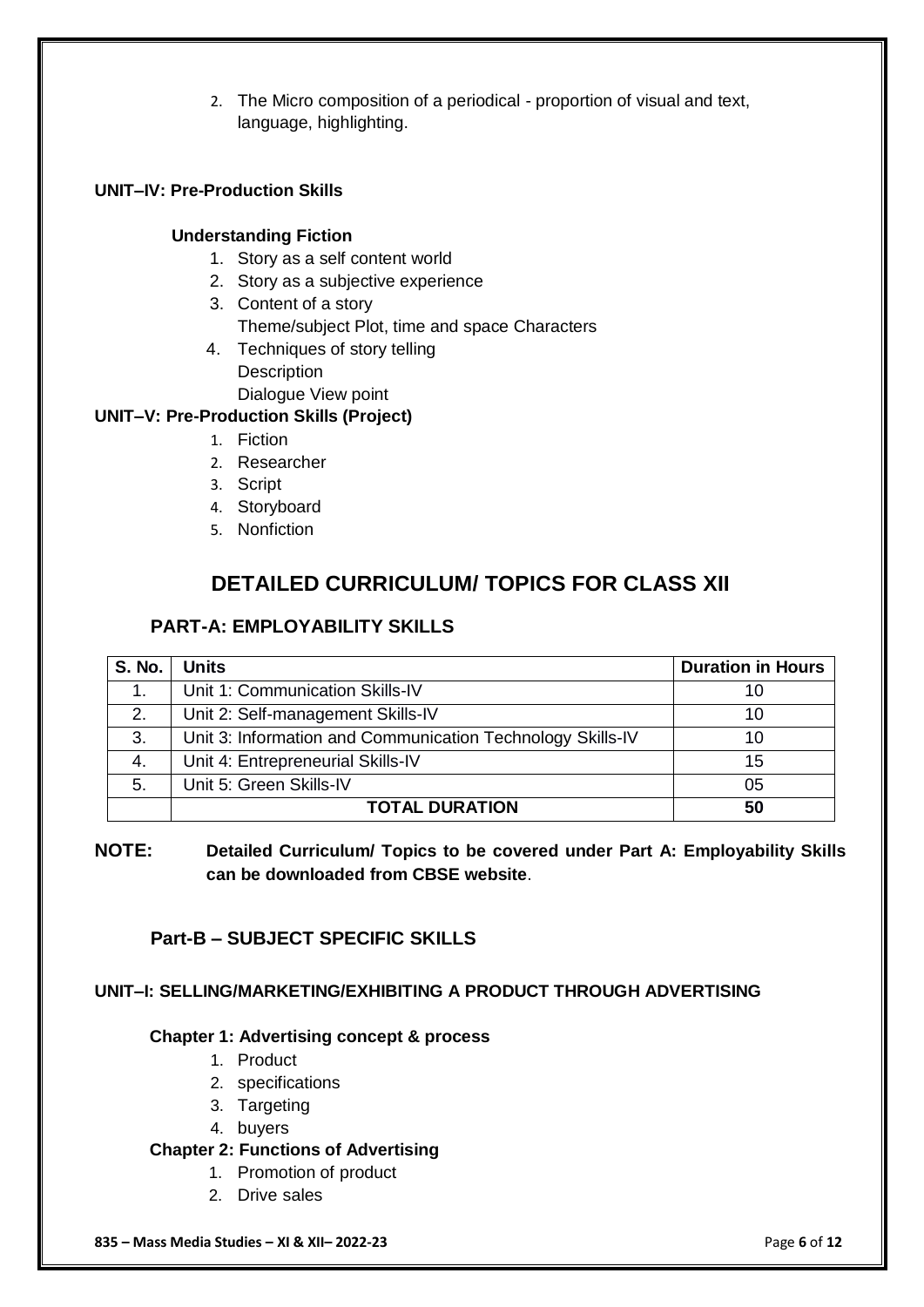- 3. Build a brand identity
- 4. Increase the buzz

#### **Chapter 3: Types of advertising**

- 1. Print-newspapers, magazines, brochures, fliers, posters
- 2. O OH-billboards, kiosks, tradeshows events
- 3. Broadcast advertising Radio, TV, digital Internet + mobile
- 4. In film' promos
- 5. Celebrity endorsements
- 6. Cross promotions
- 7. Merchandise
- 8. Games (Mobile and computer) To be assessed in practicals only. No question to be asked in theory examination from this portion.
- 9. Covert advertising

#### **Chapter 4: Forms of Advertising**

- 1. Product Advertising
- 2. Institutional Advertising (Corporate)
- 3. Social Service PSA Advocacy Advertising
- 4. Comparative Advertising Cooperative Advertising Direct Mail.
- 5. A Point-of-Purchase Advertising.
- 6. Informational Advertising.

#### **UNIT II: INTRODUCTION TO THE PRODUCTION PROCESS**

#### **Chapter 1**: **Film**

- 1. Pre- shooting stage.
- 2. Shooting Stage.
- 3. Post-shooting Stage.

#### **Chapter 2: TV**

- 1. Pre- shooting stage.
- 2. Shooting Stage.
- 3. Post-shooting Stage.

#### **Chapter 3: Print**

1. Planning, writing, editing, designing.

#### **Chapter 4. Radio**

1. Planning, recording, editing, transmission., editing, designing. To be assessed in practicals only. No question to be asked in theory examination from this portion.

#### **Chapter 5. Internet**

1. Planning, Creating and delivering. Creating and delivering. To be assessed in practicals only. No question to be asked in theory examination from this portion

#### **UNIT III: NEW MEDIA**

#### **Chapter–1: Convergence and the New Possibilities of Communication**

- Earlier models of communication
- 1. Internet as the meeting point of all the mass media.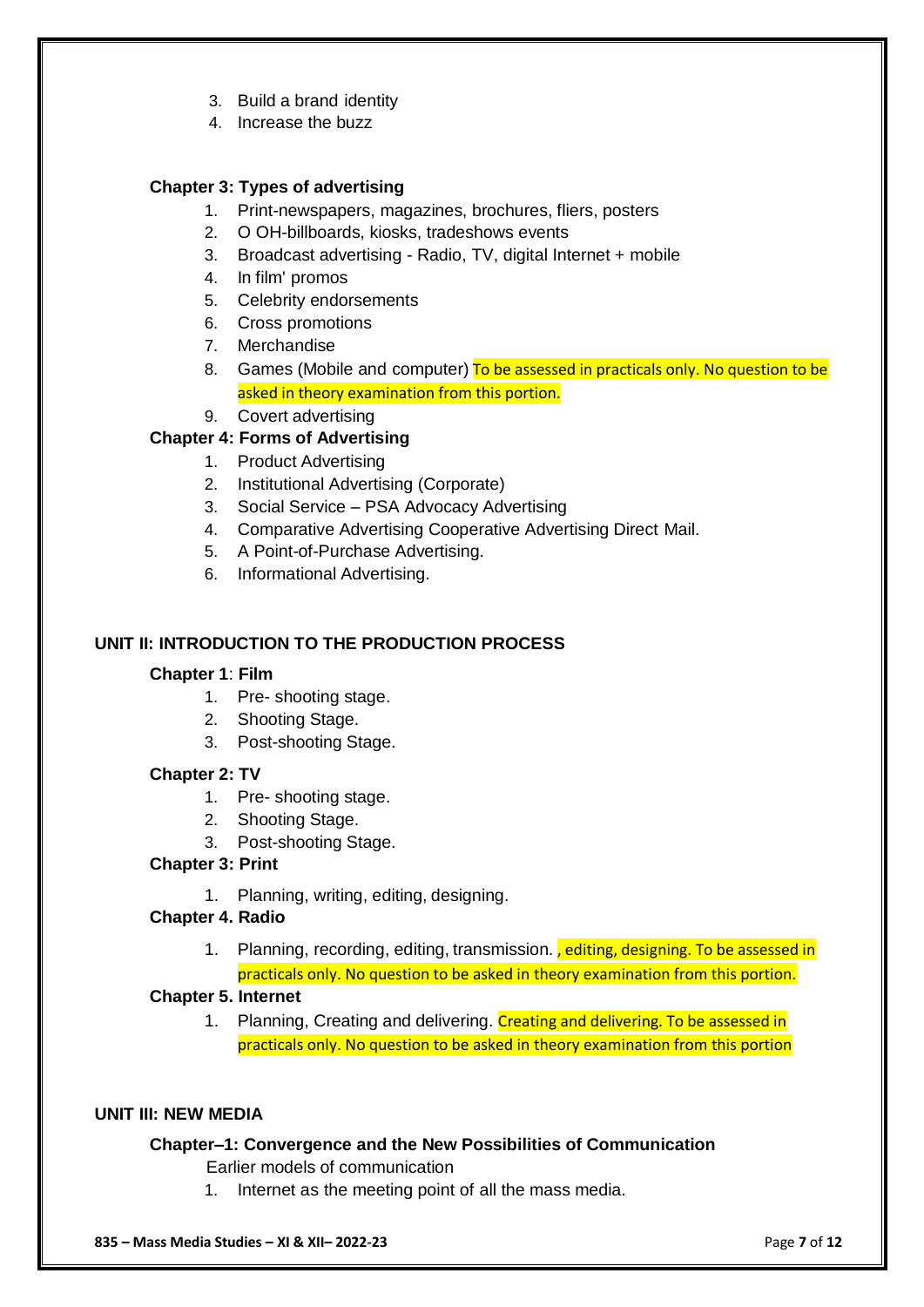- 2. Broadcasting
- 3. Mass communication model of a few transmitting to a vast number of receivers.
- 4. Gigantic organization.
- 5. Huge technical infra-structure
- 6. Large scale revenue.
- 7. The changed paradigm due to the Internet.
- 8. Empowering an individual to post data on the Internet.
- 9. Information, message in one medium triggering off activity in the others.
- 10. Many sources of the same information.
- 11. Distribution of the information between individuals on an unprecedented global scale.
- 12. Rapidity of opinion generation on a local, national and global scale.
- 13. The socio-political implications of the new information order.
- 14. The strengthening of democracy.
- 15. Emerging trends in Mass Communication

#### **UNIT IV: CREATIVE CONTRIBUTIONS OF THE KEY PEOPLE**

#### **Chapter 1: Film:**

1. Contributions made by Writer, Director, Producer, Actor, Cinematographer, Audiographer, Editor, Art Director, Music composer.

#### **Chapter 2: TV:**

1. Contributions made by Writer, Director, Producer, Actor, Cinematographer, Audiographer, Editor, Art Director, Music composer.

#### **Chapter 3: Print:**

1. Contributions made by Reporter, Sub-editor, Editor.

#### **Chapter 4: Radio:**

1. Contributions made by artist, speaker, interviewer, recordist, programme producer, station director. Recording for Radio - To be assessed in practicals only. No question to be asked in theory examination from this portion

#### **Chapter 5**: **Internet:**

- 1. Contributions made by writer, conceptualizer, editor, designer. Role of an editor in Internet - To be assessed in practicals only. No question to be asked
- 2. in theory examination from this portion

## **5. TEACHING ACTIVITIES**

The teaching and training activities have to be conducted in classroom, laboratory/ workshops and field visits. Students should be taken to field visits for interaction with experts and to expose them to the various tools, equipment, materials, procedures and operations in the workplace. Special emphasis should be laid on the occupational safety, health and hygiene during the training and field visits.

#### **CLASSROOM ACTIVITIES**

Classroom activities are an integral part of this course and interactive lecture sessions, followed by discussions should be conducted by trained teachers. Teachers should make effective use of a variety of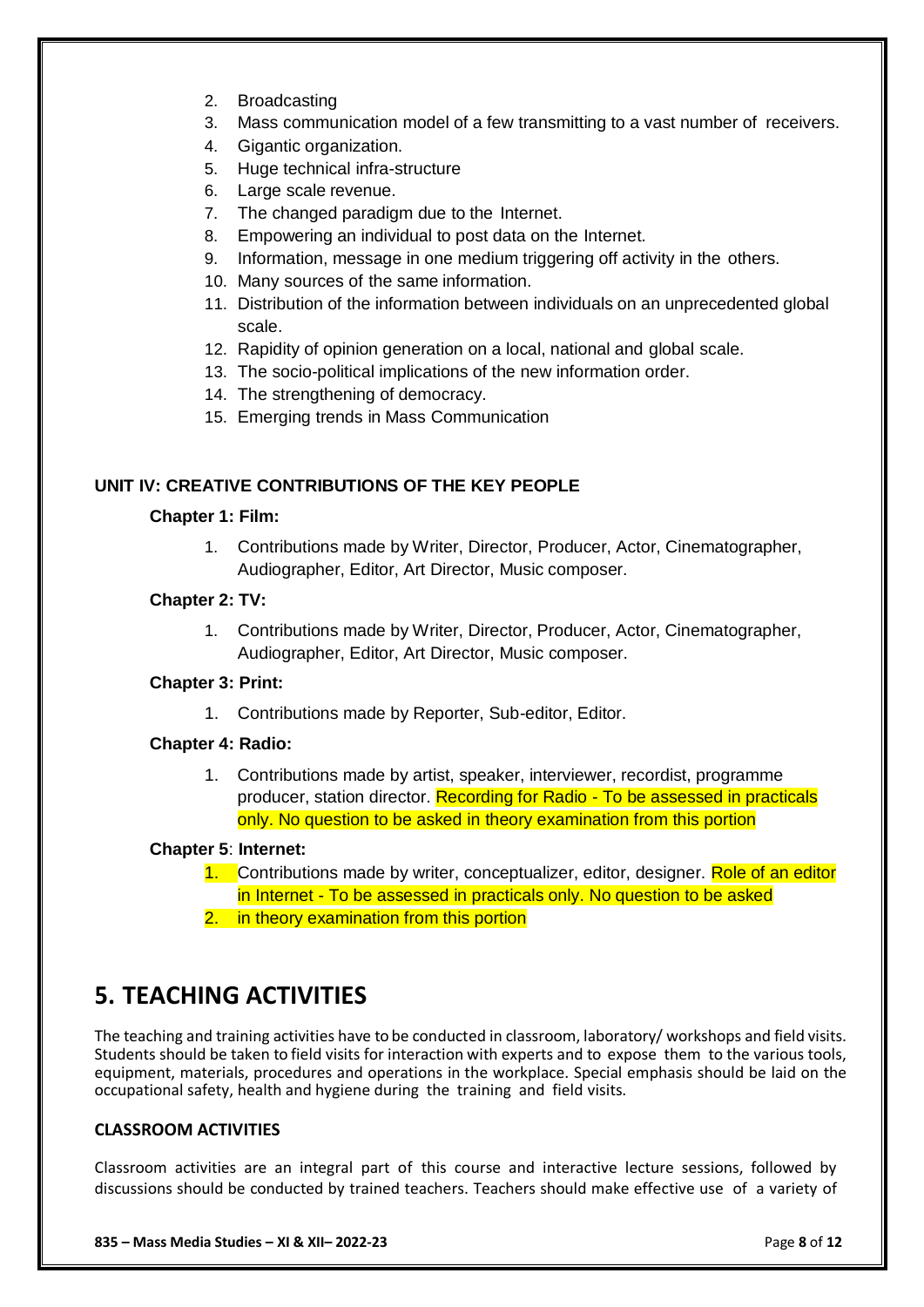instructional or teaching aids, such as audio-video materials, colour slides, charts, diagrams, models, exhibits, hand-outs, online teaching materials, etc. to transmit knowledge and impart training to the students.

#### **PRACTICAL WORK IN LABORATORY/WORKSHOP**

Practical work may include but not limited to hands-on-training, simulated training, role play, case based studies, exercises, etc. Equipment and supplies should be provided to enhance hands-on learning experience of students. Only trained personnel should teach specialized techniques. A training plan that reflects tools, equipment, materials, skills and activities to be performed by the students should be submitted by the l teacher to the Head of the Institution.

#### **SKILL ASSESSMENT (PRACTICAL)**

Assessment of skills by the students should be done by the assessors/examiners on the basis of practical demonstration of skills by the candidate, Practical examination allows candidates to demonstrate that they have the knowledge and understanding of performing a task. This will include hands-on practical exam and viva voce. For practical, there should be a team of two evaluators. The same team of examiners will conduct the viva voce.

**Project Work** (individual or group project) is a great way to assess the practical skills on a certain time period or timeline. Project work should be given on the basis of the capability of the individual to perform the tasks or activities involved in the project. Projects should be discussed in the class and the teacher should periodically monitor the progress of the project and provide feedback for improvement and innovation. Field visits should be organised as part of the project work. Field visits can be followed by a small-group work/project work. When the class returns from the field visit, each group might be asked to use the information that they have gathered to prepare presentations or reports of their observations. Project work should be assessed on the basis of practical file or student portfolio.

**Student Portfolio** is a compilation of documents that supports the candidate's claim of competence. Documents may include reports, articles, photos of products prepared by students in relation to the unit of competency.

**Viva voce** allows candidates to demonstrate communication skills and content knowledge. Audio or video recording can be done at the time of viva voce. The number of external examiners would be decided as per the existing norms of the Board and these norms should be suitably adopted/adapted as per the specific requirements of the subject. Viva voce should also be conducted to obtain feedback on the student's experiences and learning during the project work/field visits.

## **6. ORGANISATION OF FIELD VISITS/EDUCATIONAL TOURS**

In field visits, children will go outside the classroom to obtain specific information from experts or to make observations of the activities. A checklist of observations to be made by the students during the field visits should be developed by the Teachers for systematic collection of information by the students on the various aspects. Principals and Teachers should identify the different opportunities for field visits within a short distance from the school and make necessary arrangements for the visits. At least three field visits should be conducted in a year.

## **7. PRACTICAL GUIDELINES**

#### **Portfolio Assessment and Apprenticeship Special features of Assessment:**

The Portfolio will consist of a compilation of all written submissions over the duration of the course. It is the sum total of the creative work executed by the student over the year. The Portfolio will consist of all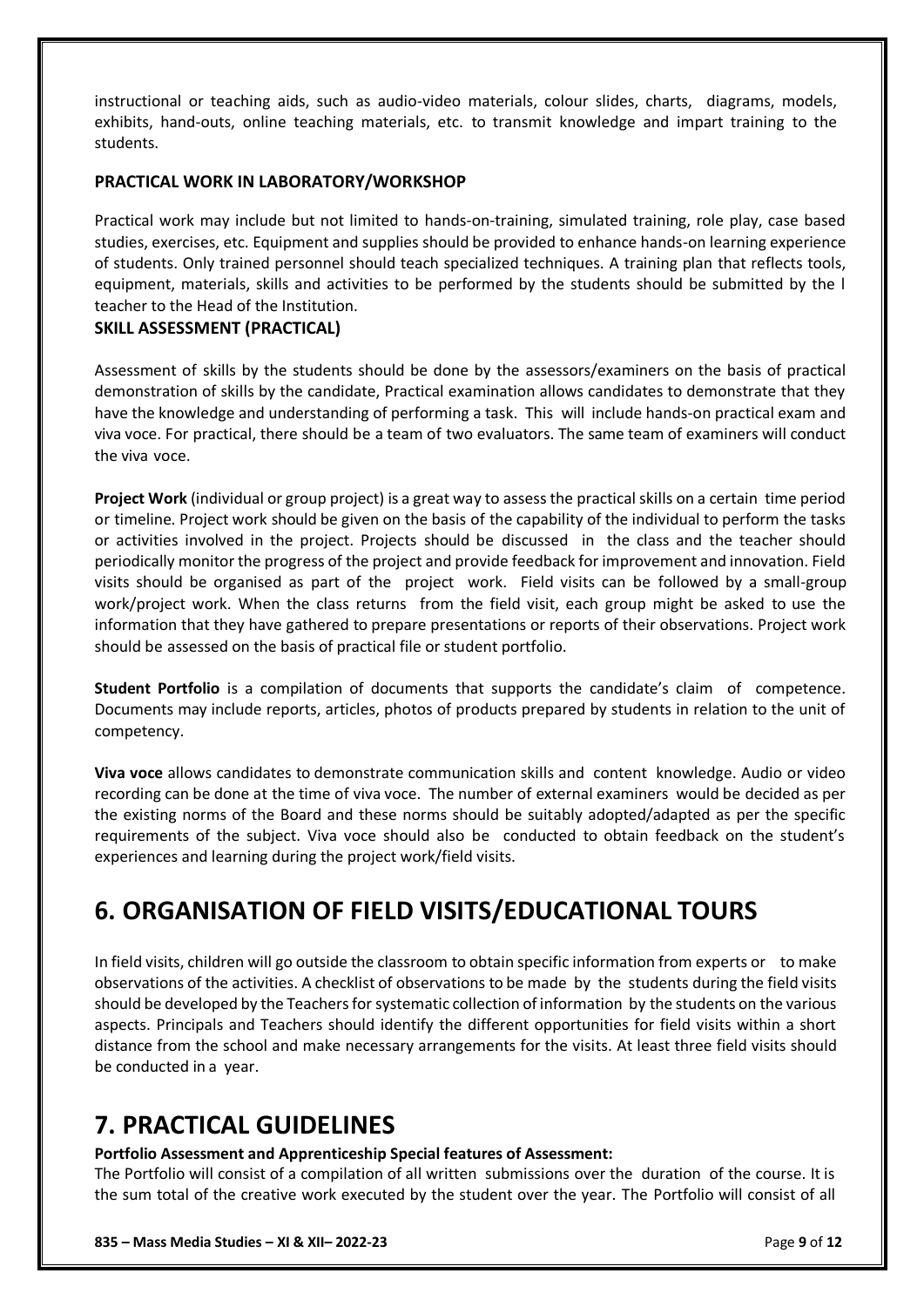written submissions over the duration of the course. The assignments would include written, project work and production output will be collected. The submission would include both the original and improved versions of assigned tasks reflective of gradual improvement.

Aims of the exercise of Portfolio are –

- To create a desire in the student to go beyond the text and class room learning
- To inculcate in the student the spirit of research
- To offer the scope for imaginative thinking
- To develop the power of interpretation
- To imbibe the notions of subjectivity and objectivity Objectives of the exercise of Portfolio are –
- The student begins to think independently and critically about the subject
- The student learns to develop his/her own themes
- The student learns to systematically gather facts and sift the data
- The student learns to use the data in a coherent and logical manner
- The student learns to follow one's imagination to create an original work
- The student learns the difference between analyzing someone else's work and creating one's own
- The student learns to develop distinct creative approaches to Fiction and Nonfiction
- The student learns to conceive and execute ideas that are medium-specific
- The student learns to identify upon his/her own strengths and weaknesses

#### **Assessment of the Portfolio-**

The basic guideline for Assessment of the Portfolio is to judge the student's individual growth along the aims and objectives stated above. Both quality and quantity of the work done cumulatively should receive equal consideration.

10 marks have been allotted for the Portfolio.

#### **Apprentice Program:**

All students who take this course will have to mandatorily take **one week intensive training** at an institution which has been approved by CBSE. The week long intensive training will also have a **component of project work** which will be assessed by the examiners of the institution.

#### **PROJECT - NON-FICTION: STUDENTS WILL CONCEIVE, WRITE, DIRECT AND EDIT A NON-FICTION FILM PROJECT OF 3-5 MINUTES DURATION.**

#### **Guidelines**

In this, they will follow the film making process of going through the pre- production, production and postproduction process. The idea will be submitted to the teacher first. It shall be discussed and approved. It is only after that, the student can undertake to do further research and writing of the script. The script shall be submitted along with the shooting schedule, the same will be approved by teacher and only after the clearance from the teacher will the shooting take place. Students will complete the project on video tape and submit it along as a video tape as well as in the DVD format with the docket containing all the paper work done by them.

- 1. Subjects of the films should be suitable for the audience of their own age group.
- 2. Social issues like Gender issues, Environmental issues, Education, Health, Livelihood, Rights on disability, Access, Road Safety, documentaries on Historical monuments, Art and Craft can be chosen. Initial research is very important with regard to pre-production and production. Students must understand and read about media ethics and understand the sensitivity of the issue concerned. Students must take up issues which they closely relate to in their everyday lives and are able to work on within their academic concerns.
- 3. Themes to illustrate facets of other arts could also be chosen. Issues relating to media could also be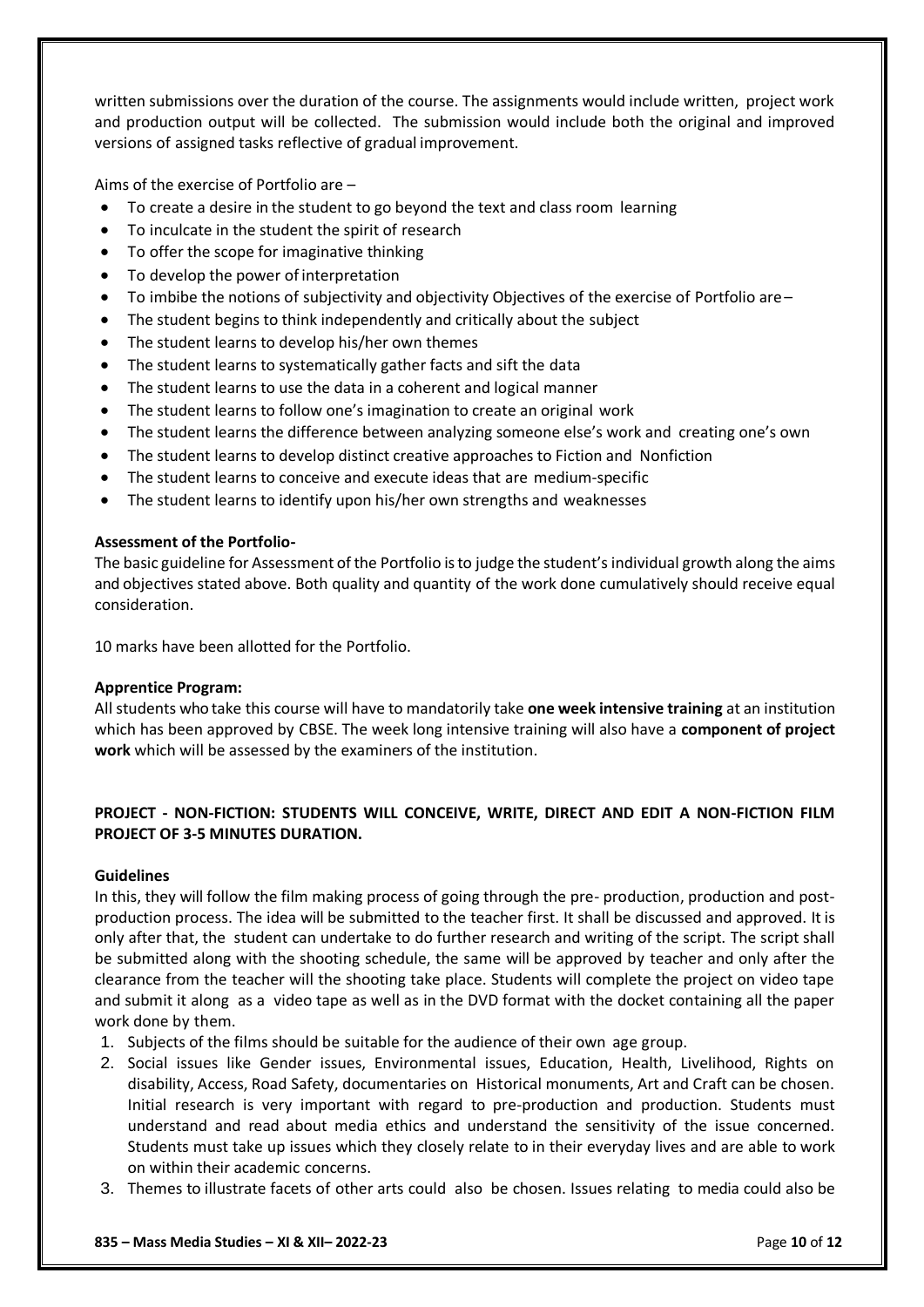a domain. Students must understand their roots and cultural heritage which surrounds them. It is part of what they are. This consists of not just historical monuments; it surpasses subjects like rituals, traditional medicinal practices, folklore and anecdotes from their grandparents, about the city they live in, various performing arts and more.

- 4. Portraits of personalities with respect to their contribution to life may also be chosen. People who have made a difference within their community, their role models, people they look up to, those who inspire them or have encouraged them, they could be their relative, teacher, a household help or anyone known to them.
- 5. Basic Handycam video cameras and basic editing software like Adobe Premier or Windows Movie maker should suffice. Technical quality is important, but technological sophistication by itself will not carry much weight, as the purpose is to judge the overall programme making ability.
- 6. The preparation is as important as the product and will carry half the percentage in the total assessment of the project.
- 7. The time limit of 3-5 minutes is to be strictly observed. Anything drastically more or less in duration will negatively affect the assessment. These guidelines should be very clearly explained to the students and there should be no basic doubts about the approach in their minds.

## **8. LIST OF EQUIPMENT AND MATERIAL**

#### **\*CAMERA\***

- 1. One DSLR minimum 18 mega pixels, output 18-55mm and 70-300mm lens with external microphone connectivity.
- 2. One HD handycam video camera with external microphone connectivity. Video format MOV or MPEG4. OR One smart phone with external microphone connectivity.
- 3. One tripod.

#### **\*MICROPHONE\***

- 1. One gun microphone with RCA output.
- 2. One lapel microphone with RCA output.
- 3 One mic for Radio studio multidirectional or unidirectional.

(*If school is not able to arrange microphone try to put subject closer to camera and in silence area for their byte and record dialogue and must off fan and air conditioner during without microphone shoot. These steps will help students to shoot without specific equipment*.)

#### **\*LIGHTS\***

To create basic three-point lighting in any studio or classroom required lights are mentioned below-

- a. Two LED soft lights
- b. Two Baby spot lights
- c. Two flood Cool lights
- d. Multi 10 and multi 20 Reflectors silver and Gold or thermocol sheets.
- e. Light Cutter stands with black clothes.

*(If school is not capable for arranging lighting equipment so shoot is preferred in natural sunlight.)*

#### **\*EDITING SYSTEM\***

1. One computer system windows or Mac . Software required FCP (final cut pro) or Adobe premiere pro, Adobe Photoshop, Adobe After effects, capture card, Graphics card sound card.

#### **\*SCHOOL STUDIO SETUP\***

- 1. Green Chroma wall.
- 2. Teleprompter.
- 3. Monitor.

These are the basic requirements for any Television or Radio production.